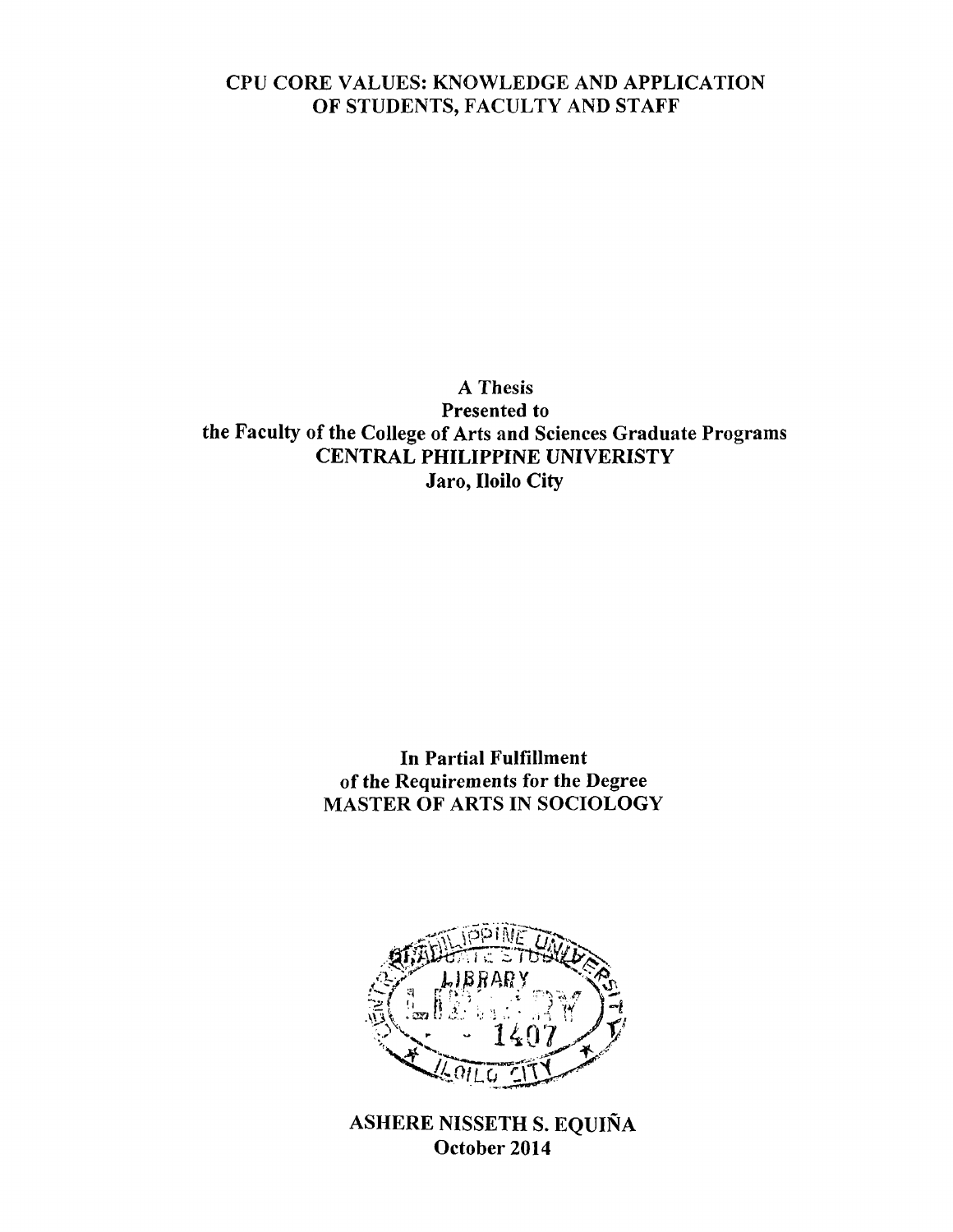#### **CHAPTER I**

#### **INTRODUCTION**

# **Background and Rationale of the Study**

The values of an organization or institution are said to be the qualities that transform the company's mission and vision into reality (Lauby, 2010). They clarify how the organization will conduct its activities to achieve the organization's mission and vision (Nelson & Gardent, 2011). The organization's core values not only support the vision of the institution, but also shape its culture and reflect what they value most (Wendy, 2013).

Core values are the "guiding principles" upon which a company was founded (Moody, n.d.). They are the adhesive that bind the company together (Kwan, 2011). They were established to define how people communicate with one another and guide how decisions should be made (Moody, n.d.). Moreover, these core values are the essence of the company's identity, which include their principles, beliefs and philosophy of values (Wendy, 2013).

Core values are important in an organization because firstly, they are the guidelines for the process of strategic planning, decision-making and behavior. They are the living enactment on how people behave and relate with others in the organization (Heathfield, n.d.). In the university setting, these expected behavior and norms further influence the social interaction of the faculty and students (Hirschy & Wilson, 2002). Watson, Clarke, Swallow, and Forster also stressed the importance of understanding the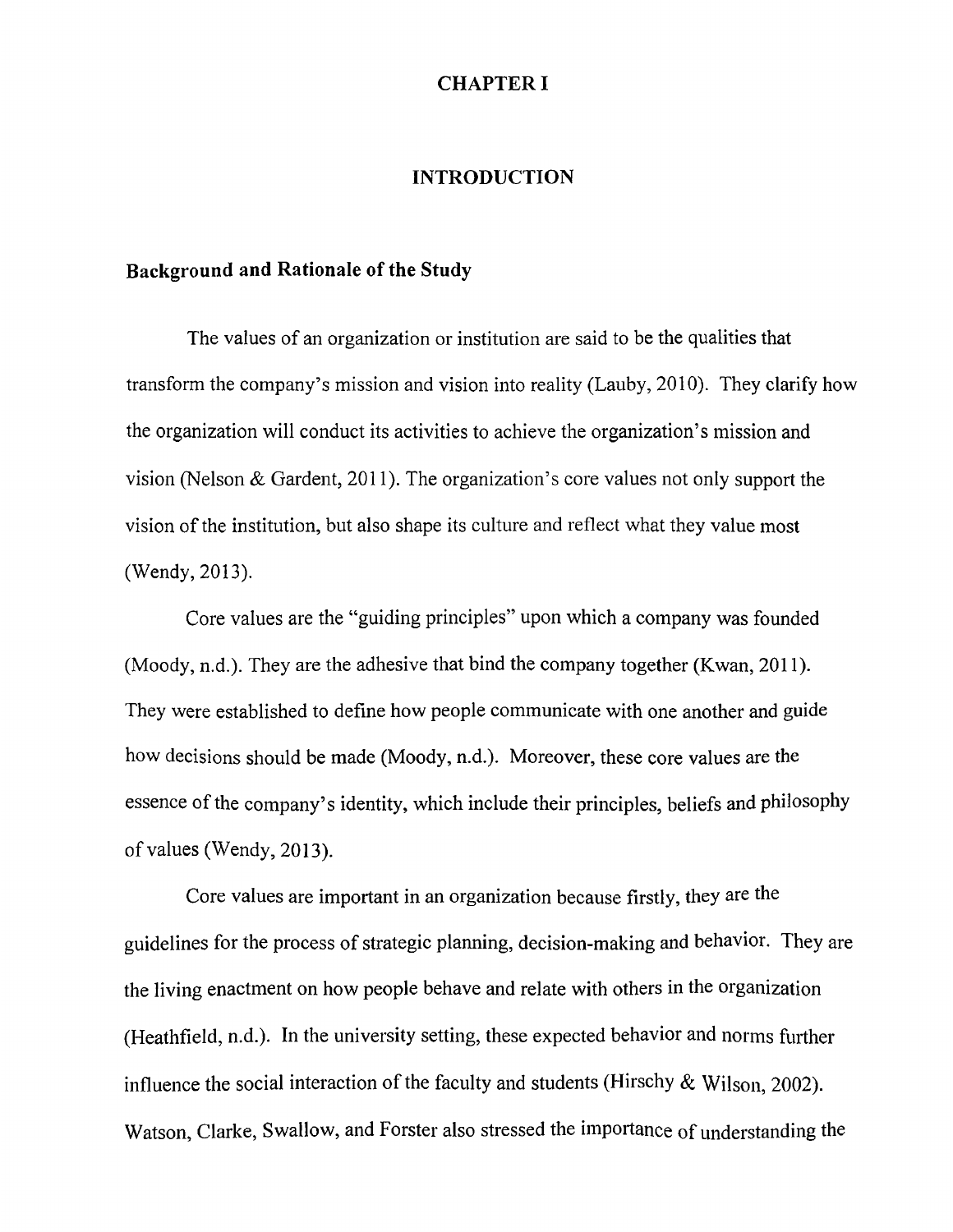organization's core values to prevent any conflict in the organization (as cited Tsai, 2011) . Secondly, these core values project and educate the employees, clients and customers the identity of the organization (Regan, 2012). That is why they should be included in the organization's orientations and reinforced during training programs (Lauby, 2010). Thirdly, they are the primary recruiting and retention tools (Regan, 2012) . These values are the qualities that the company should consider especially during job interviews and in choosing the right employees (Lauby, 2010). The company should prioritize applicants who possess the values that the organization possesses. Lauby (2010) also emphasized that in terms of appraisal systems, employees who support and demonstrate the company's core values should be rewarded or be given recognition.

Despite the many importance of core values, many companies often neglect them. Many organizations carefully plan, create and adopt core values, yet they eventually end up being "set aside, rarely referenced, or simply being ignored" (Nelson & Gardent, 2011). It has also been a common problem that too much time is spent for creating or revising their vision, mission and values statements that they forget to properly align their organization, as a whole, with their core values (Collins, 2000). Another error of many organizations is that they choose core values "out of thin air", overlooking to first fully evaluate whether or not the values are indeed applicable for their organization (Wendy, 2013). Worst of all, according to Nelson & Gardent (2011), is when the set core values gets in conflict with the actual practices and behaviors of the organization's members. This situation may "undermine staff morale, breed cynicism and lead to the acceptance of unethical practices" (Nelson & Gardent, 2011).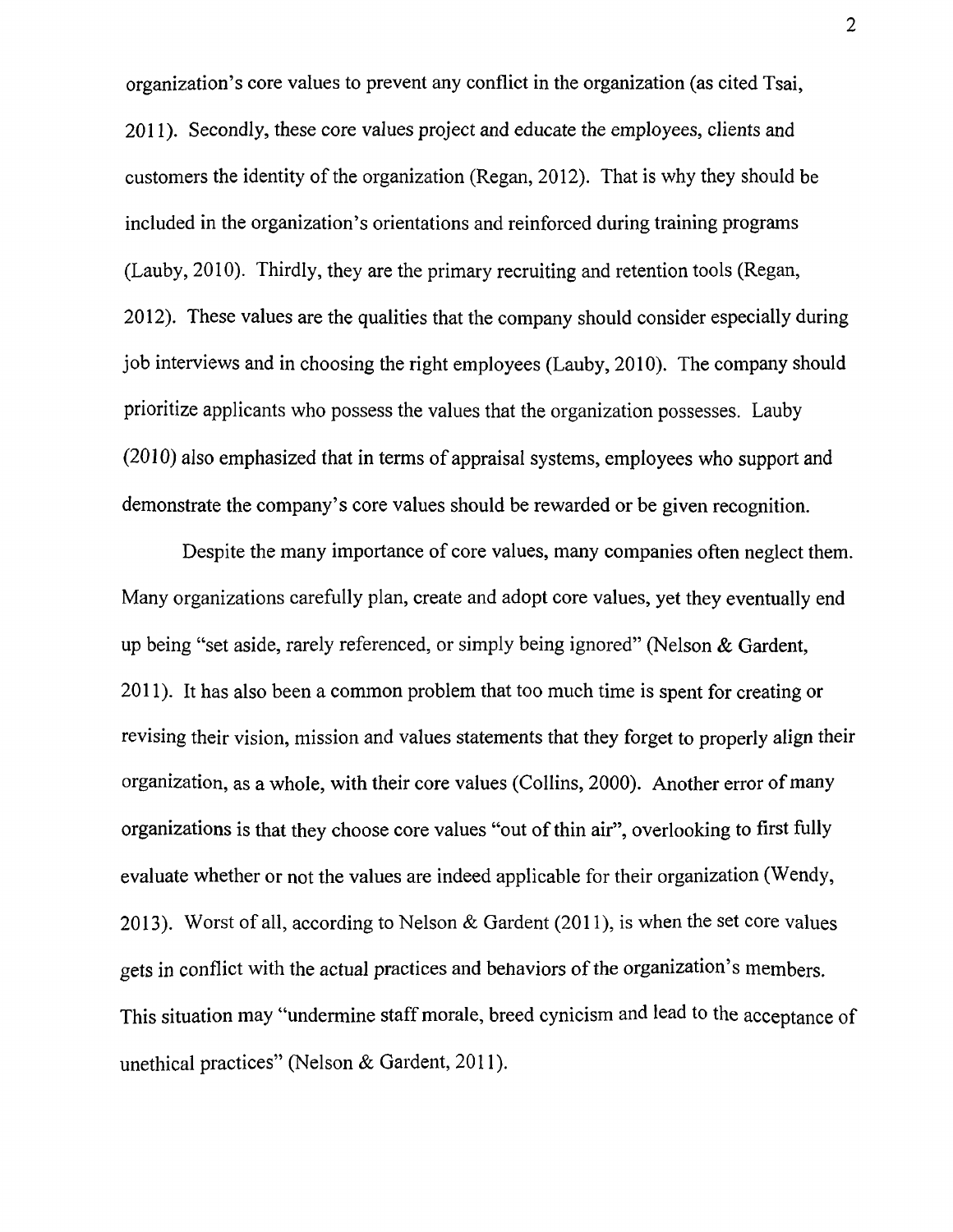Core values are, thus, the most overlooked components of a structure that governs the behavior of the organization (Kwan, 2011). It is also a misconception that core values are intended for management talks and, most often, they are not usually translated down to the operational level (Kwan, 2011). Most companies tend to hire for competency rather than for core values, thus they are not able to see the link of how core values can add to the bottom line of their organization (Kwan, 2011).

Batke (2014) further explained that the possible reasons many companies fail to give importance to their core values are: 1) the core values were copied from another organization, 2) are not tied to actual work processes, 3) are not specific enough, or 4) have been written by the wrong people.

Moreover, misalignments do not occur because the statements are false, but because policies and practices have become institutionalized and have obscured the company's underlying values (Collins, 2000). In order for values to be beneficial, Regan (2012) emphasized that they must be clearly defined and consistently acted upon. They should be composed of cognitive, affective and behavioral aspects and must be exhibited through the behaviors and actions of all members (Seevers, 2000). Thus, there is a need for organizations to identify whether or not there is any misalignment, by getting information from other people and asking the question: "If these are our core values and this is fundamentally why we exist, what are the obstacles that get in the way?" (Collins, **2000**).

In the academic arena, Flay and Allred (2010) explained that education has increasingly focused on teaching to core content standards to improve academic achievement scores, forgetting the importance of inculcating values, character, as well as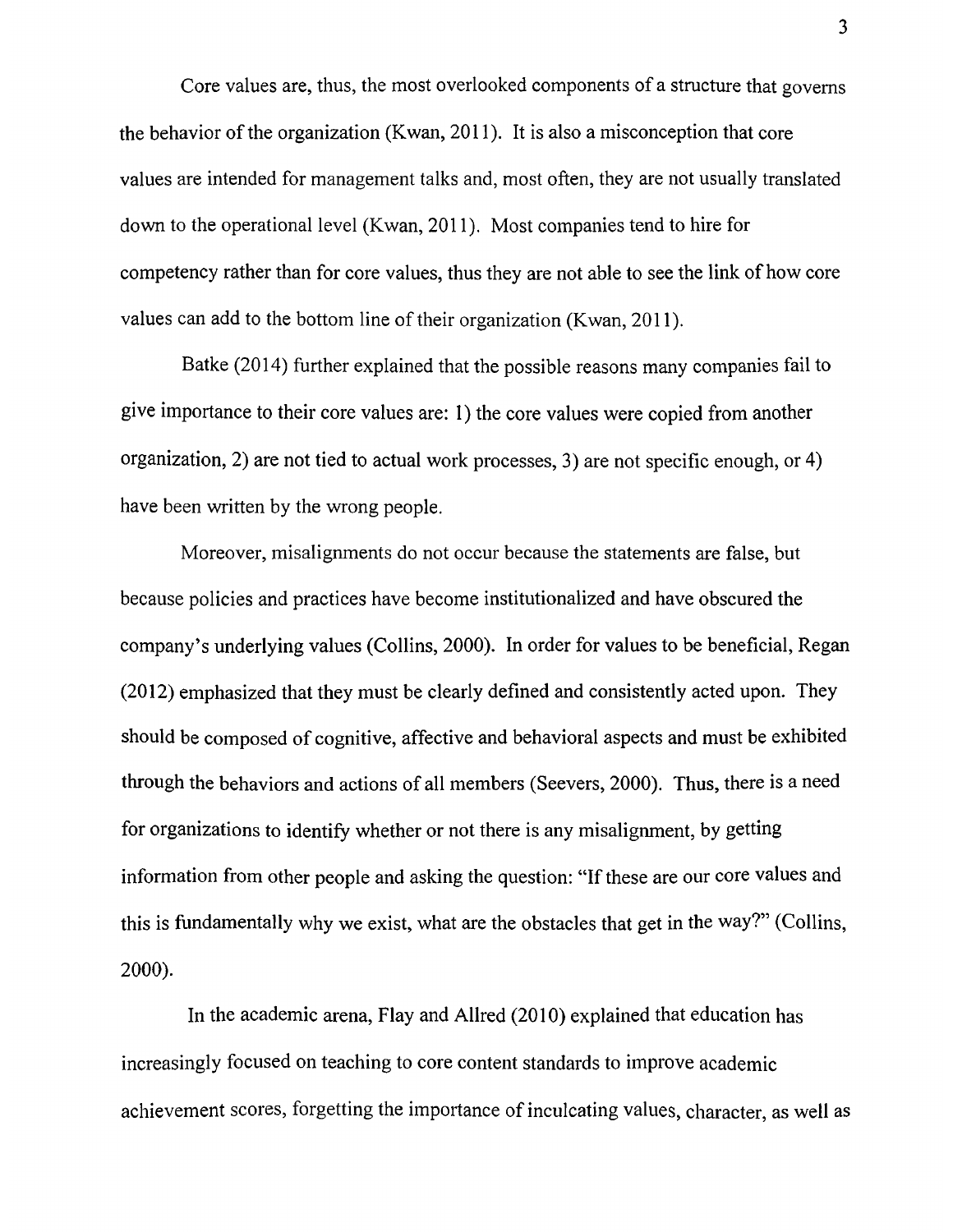emotional, social, and behavioral domains. In order for educational institutions to be values-based, the values intended to be promoted should be modeled, talked about, and lived by everyone in the school community (Curriculum Corporation, 2008). According to Bandura (1991), the moral standards to which adults subscribe guide the morals they teach to others. He also emphasized that direct tuition is the most effective tool that encourages the development of standards, especially if based on shared values and "supported by social feedback" to conduct (Bandura, 1991). The institution, therefore, needs to support and nurture the impact of the core values. If not, they would be a wasted exercise, and people might be misled unless they see the impact of the exercise within the institution (Heathfield, n.d.). Values, then, only become important so long as the members of the institution have accepted them (Bell, n.d.). An organization whose employees personally approve of the organization's values and goals will more likely have a strong culture based on the drive to advance the goals.

Central Philippine University (CPU), formerly Jaro Industrial School, was founded in 1905 as a Christian institution by American Baptist missionaries. These missionaries aimed for establishing the school that was to provide education and introduce Christian faith and values to the students for their holistic development. The school has an American Baptist legacy integrated in its vision and mission but has always welcomed faculty, staff, and even administrators of different religious persuasions to its fold, so long as they are in line with its ideals and principles.

Grounded in its educational philosophy of inculcating a balanced life among its constituents, CPU "offers a well-rounded education by developing the students spiritually, intellectually, physically, and socially to the end that they may become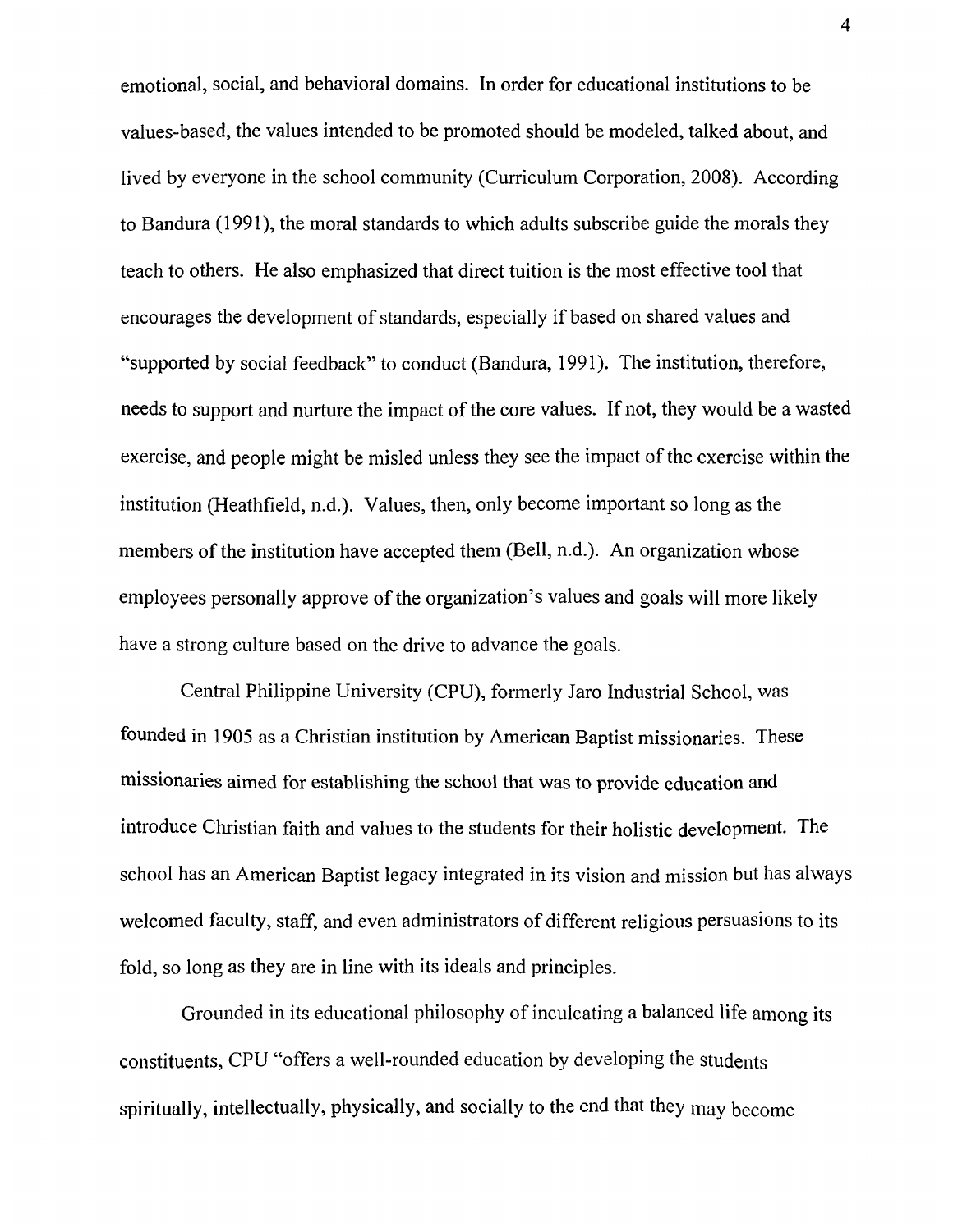productive and responsible citizens. It also seeks to provide an environment conducive to the enhancement of Filipino identity and the pursuit of excellence, permeated by Christian influence, which strengthens personal faith and builds-up character" (The Gold and Blue Student Handbook, 2013-2014).

In pursuing its vision of "Exemplary Christian Education for Life (EXCEL)", and by being "responsive to the needs of the total person and the world," CPU has set five Core Values "in the spirit originally conceived by its founders and to transmit the same to the succeeding generations untarnished and undiminished" (Preamble of CPU's By-Laws). These Core Values are *Faith, Character*, *Justice, Stewardship* and *Excellence.* According to The Gold and Blue Student Handbook (2013-2014), the official student handbook of CPU, the University commits to fulfill its vision through carrying out these core values in academic, research and outreach programs. Dean Walden Rio, the former Vice President for Administration, shared that CPU had no written or published core values before 2004. He said that he was challenged to initiate the formulation of the CPU Core Values because other respected institutions of higher learning in the Philippines had already their own. The core values of other schools were officially published and read by their administrators, faculty, staff, students and stakeholders.

The question is: why are these values important to the students, faculty and staff of the University? In a Christian institution like CPU, values are defined, interpreted and acted upon in the light of its institutional culture. The CPU Core Values are essential foundations that shape the identity of what the students, faculty and staff of CPU should be—how they should interact, behave, and decide. These values are supposed to move and guide them in responding to different challenges and circumstances they face in life,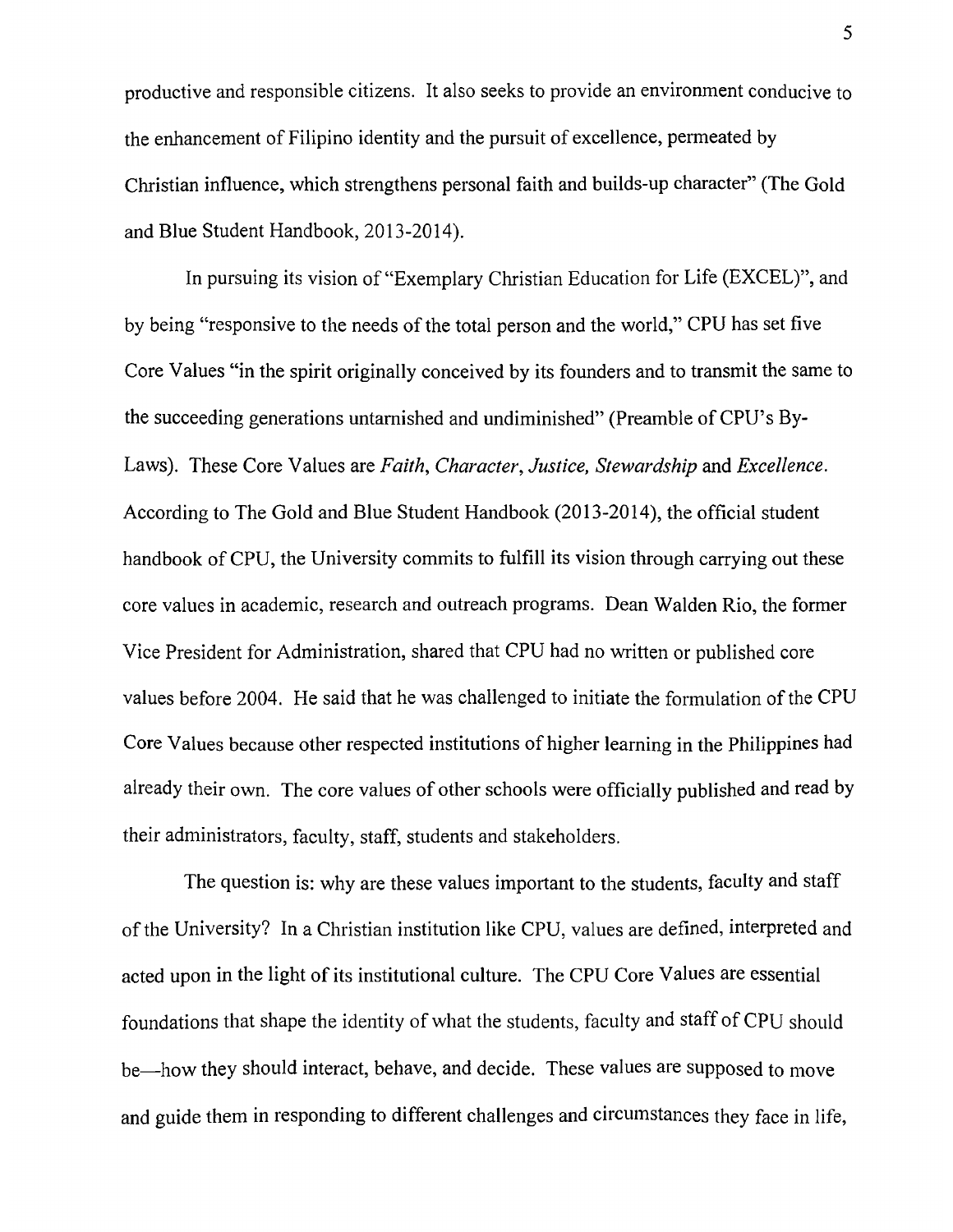in standing for what they believe in no matter what the cost, and in becoming productive and responsible individuals.

The study conducted by the Curriculum Corporation (2003) on the assessment of values education in several schools in Australia revealed that many policy makers and curricula documents in Australia, or even abroad, have promoted the importance of the identification of core values in schools. The study also imparted that respect, responsibility, social justice, excellence and trust are among the top ten identified core values of different colleges and universities in Australia, which are somehow similar to the core values identified by CPU. Thus, values will, according to Low, et al., indeed help our society if colleges and universities produce technically capable graduates and, most importantly, ethical ones (as cited in Williams, 2010). Students, faculty and staff are expected to not only demonstrate a certain level of understanding of their educational degree or master competencies and skills in their areas of discipline. They are also expected to exhibit in their actions, relationships and behaviors the values that epitomize a Centralian.

The CPU Core Values have been identified by the university, but their impact and effects on the perceptions and behavior of the students, faculty and staff have not yet been assessed. No study in the University has been conducted on the impact of the CPU Core Values, which are supposed to have been embedded in the culture and academic curriculum, social interactions, and by other means of developing well-rounded Centralians.

Paradoxically, based on a survey conducted by the researcher in 2013 on the students' level of awareness of the CPU Core Values, many students of CPU were not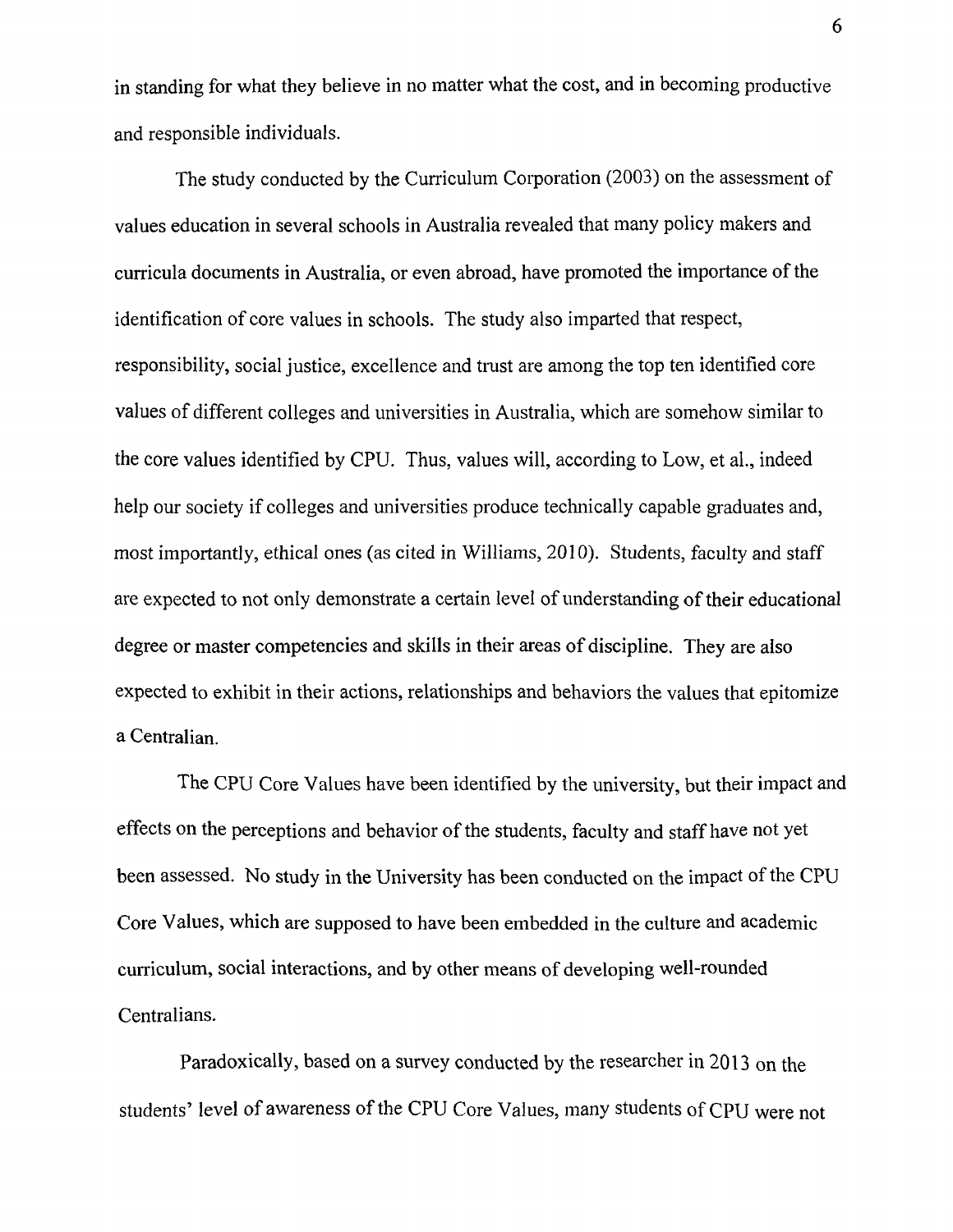fully aware what the five CPU Core Values are. The survey revealed that when ranked according to the most number of responses, respondents were aware that Faith (96.5 percent), Excellence (87.2 percent) and Character (70.9 percent) were Core Values of CPU. However, Stewardship and Justice had the least number of responses (48.8 percent and 36 percent), implying that not all are fully aware about the Core Values of CPU.

If there are no core values in an organization, the members would follow their own value systems, which may or may not promote the behavior expected from them by the organization (Bell, n.d.). Members who fail to adapt to the organizational values will not succeed in the organization. There would be a tendency that they would end up believing a set of values that are different from what the organization intends or expects from them and may not meet the organization's goals or objectives (Bell, n.d.).

Members of the organization need to be aware of the core values and must integrate these values in their behavior (Nelson  $\&$  Gardent, 2011). This is where the impact of the values can be reflected and tested. It is thus a great challenge on how to translate values into specific behaviors in one's daily life. It is in this context that this study was conducted to determine whether or not there is indeed a consistency in the knowledge and application of the Core Values by the students, faculty and staff of CPU.

## General Objectives

This study was conducted to determine the level of knowledge and extent of application of the CPU Core Values by the students, faculty, and staff. This study also aimed to determine the relationship between certain factors and the level of knowledge and extent of application of the CPU Core Values of the students, faculty and staff.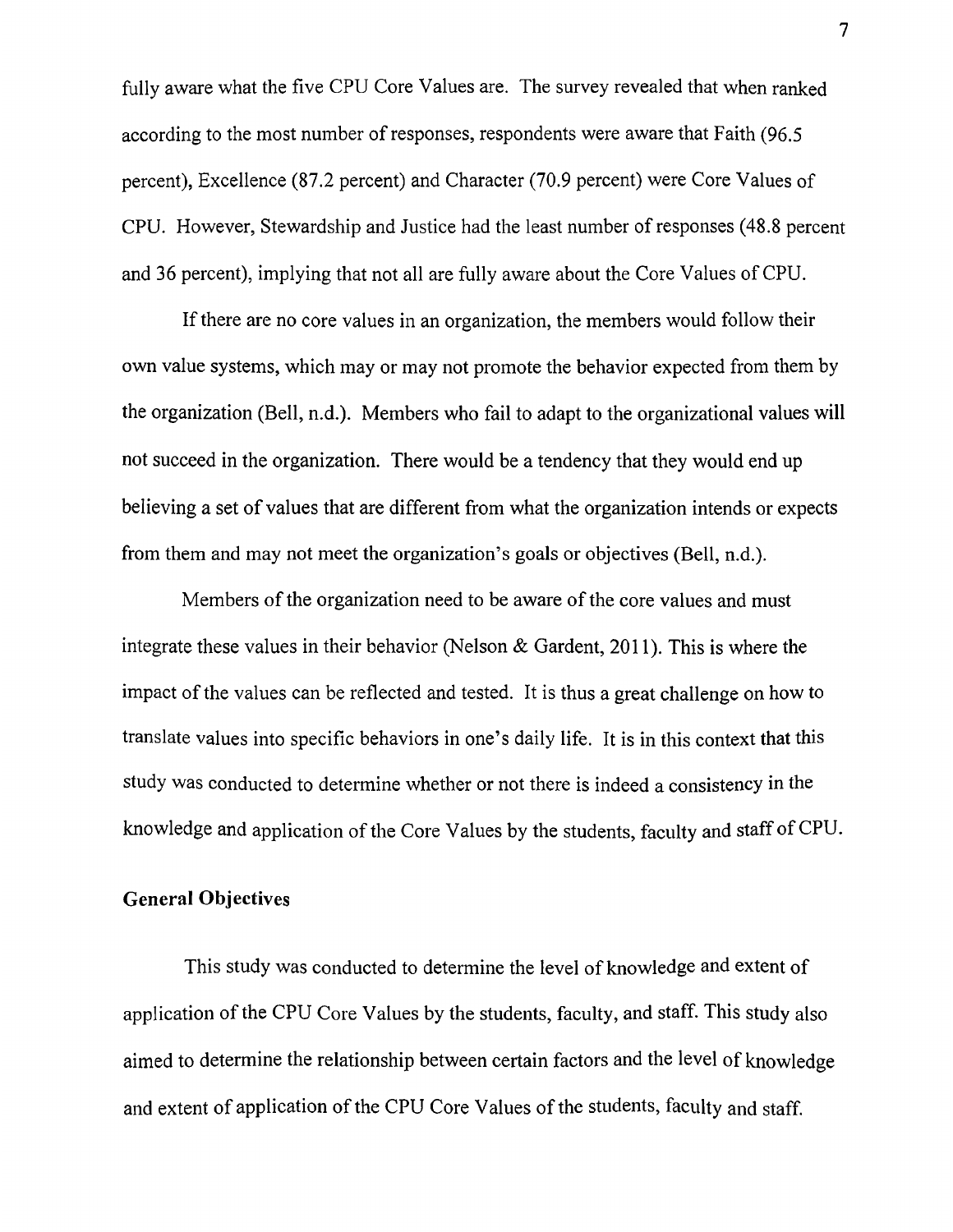## **Specific Objectives**

Specifically, this study aimed to:

- 1. describe socio-demographic characteristics of the students, such as gender, religious affiliation, college department, high school graduated from, educational attainment of parents, and number of academic years spent in the university;
- 2. describe socio-demographic characteristics of the faculty such as gender, civil status, number of years at CPU, college/department, educational attainment, and religious affiliation;
- 3. describe socio-demographic characteristics of the staff such as gender, civil status, number of years at CPU, position, educational attainment, and religious affiliation;
- 4. describe the level of knowledge about the CPU Core Values among students, faculty, and staff;
- 5. compare the level of knowledge about the CPU Core Values among students, faculty and staff;
- 6. describe the extent of application of the CPU Core Values of the students, faculty and staff;
- 7. compare the extent of application of the CPU Core Values among students, faculty and staff;
- 8. determine if the level of knowledge of the students, faculty, and staff of the CPU Core Values differ when grouped according to their socio-demographic characteristics;